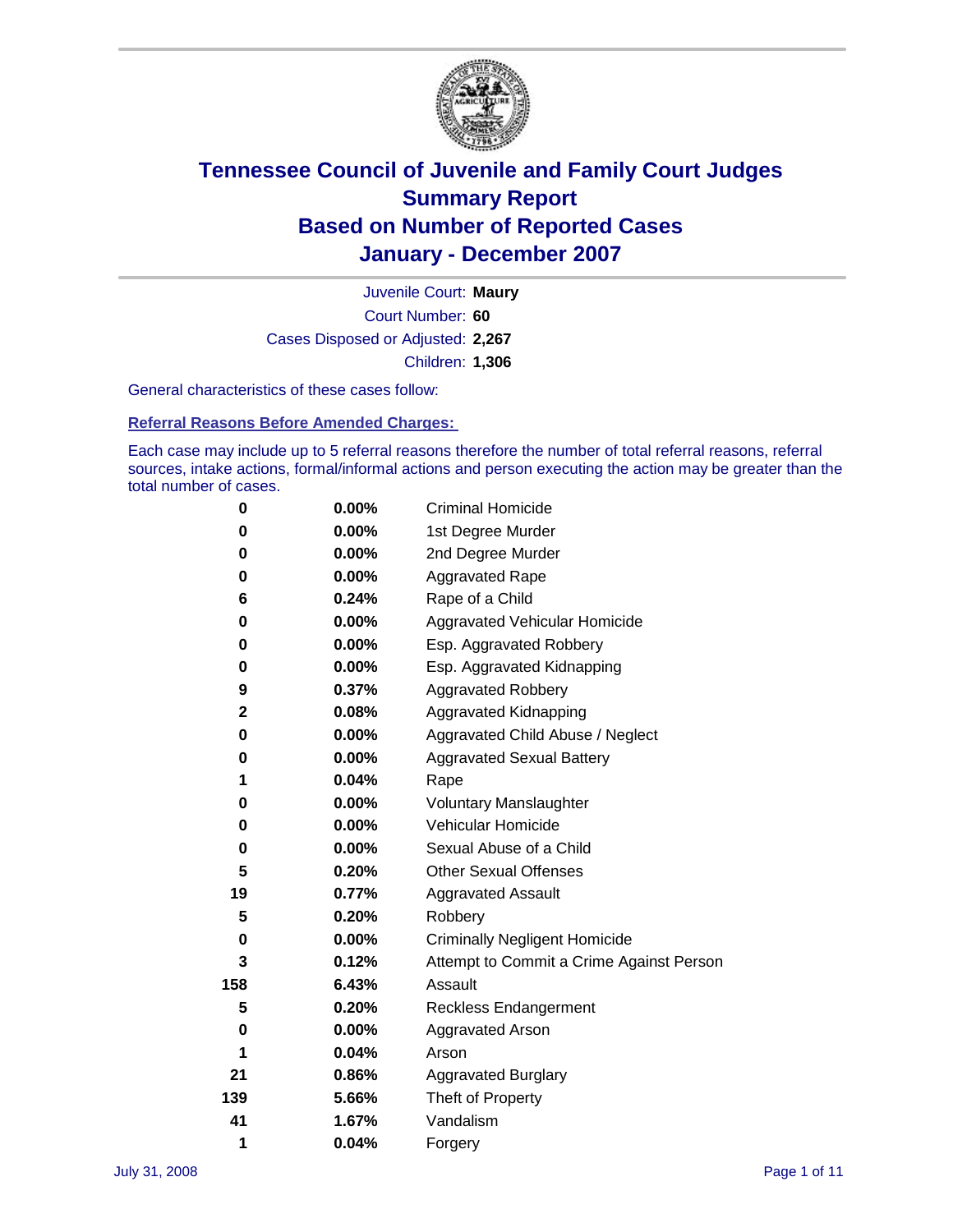

Court Number: **60** Juvenile Court: **Maury** Cases Disposed or Adjusted: **2,267** Children: **1,306**

#### **Referral Reasons Before Amended Charges:**

Each case may include up to 5 referral reasons therefore the number of total referral reasons, referral sources, intake actions, formal/informal actions and person executing the action may be greater than the total number of cases.

| 0                       | 0.00%    | <b>Worthless Checks</b>                                     |
|-------------------------|----------|-------------------------------------------------------------|
| $\mathbf{2}$            | 0.08%    | Illegal Possession / Fraudulent Use of Credit / Debit Cards |
| 11                      | 0.45%    | <b>Burglary</b>                                             |
| 3                       | 0.12%    | Unauthorized Use of a Vehicle                               |
| $\bf{0}$                | 0.00%    | <b>Cruelty to Animals</b>                                   |
| 3                       | 0.12%    | Sale of Controlled Substances                               |
| 9                       | 0.37%    | <b>Other Drug Offenses</b>                                  |
| 107                     | 4.36%    | Possession of Controlled Substances                         |
| 0                       | $0.00\%$ | <b>Criminal Attempt</b>                                     |
| 3                       | 0.12%    | Carrying Weapons on School Property                         |
| 14                      | 0.57%    | Unlawful Carrying / Possession of a Weapon                  |
| 9                       | 0.37%    | <b>Evading Arrest</b>                                       |
| 12                      | 0.49%    | Escape                                                      |
| 4                       | 0.16%    | Driving Under Influence (DUI)                               |
| 58                      | 2.36%    | Possession / Consumption of Alcohol                         |
| 12                      | 0.49%    | Resisting Stop, Frisk, Halt, Arrest or Search               |
| 0                       | $0.00\%$ | <b>Aggravated Criminal Trespass</b>                         |
| 6                       | 0.24%    | Harassment                                                  |
| 0                       | 0.00%    | Failure to Appear                                           |
| 5                       | 0.20%    | Filing a False Police Report                                |
| 4                       | 0.16%    | Criminal Impersonation                                      |
| 135                     | 5.50%    | <b>Disorderly Conduct</b>                                   |
| 14                      | 0.57%    | <b>Criminal Trespass</b>                                    |
| 4                       | 0.16%    | <b>Public Intoxication</b>                                  |
| 0                       | $0.00\%$ | Gambling                                                    |
| 405                     | 16.49%   | <b>Traffic</b>                                              |
| 9                       | 0.37%    | Local Ordinances                                            |
| $\overline{\mathbf{2}}$ | 0.08%    | Violation of Wildlife Regulations                           |
| $\overline{7}$          | 0.29%    | Contempt of Court                                           |
| 4                       | 0.16%    | Violation of Probation                                      |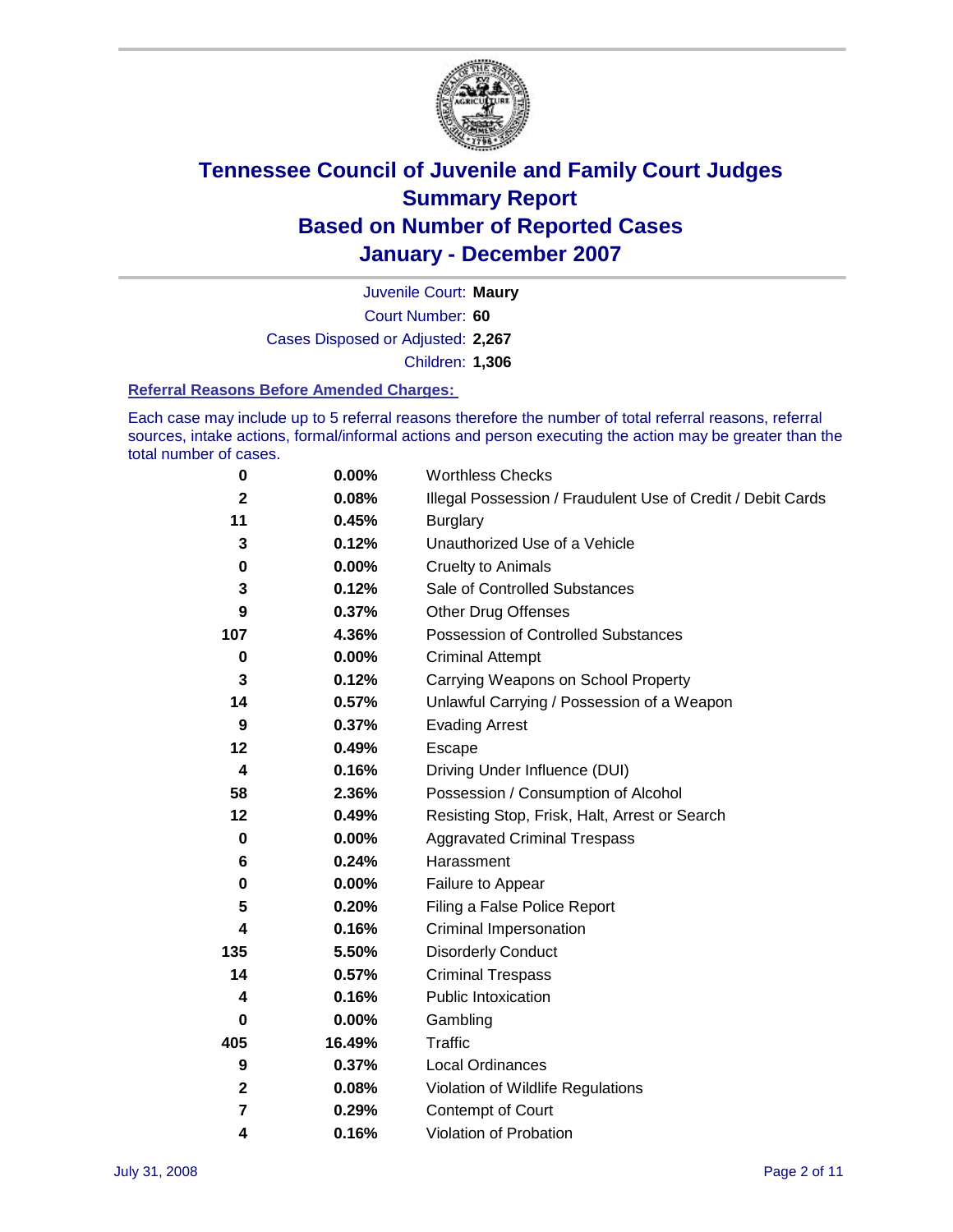

Court Number: **60** Juvenile Court: **Maury** Cases Disposed or Adjusted: **2,267** Children: **1,306**

#### **Referral Reasons Before Amended Charges:**

Each case may include up to 5 referral reasons therefore the number of total referral reasons, referral sources, intake actions, formal/informal actions and person executing the action may be greater than the total number of cases.

| 2,456        | 100.00%  | <b>Total Referrals</b>                 |
|--------------|----------|----------------------------------------|
| 48           | 1.95%    | Other                                  |
| 0            | 0.00%    | <b>Consent to Marry</b>                |
| 1            | 0.04%    | <b>Request for Medical Treatment</b>   |
| 13           | 0.53%    | <b>Child Support</b>                   |
| 27           | 1.10%    | Paternity / Legitimation               |
| 58           | 2.36%    | Visitation                             |
| 62           | 2.52%    | Custody                                |
| 0            | 0.00%    | <b>Foster Care Review</b>              |
| $\mathbf 0$  | 0.00%    | <b>Administrative Review</b>           |
| 0            | 0.00%    | <b>Judicial Review</b>                 |
| $\mathbf 0$  | 0.00%    | Violation of Informal Adjustment       |
| $\mathbf 0$  | 0.00%    | <b>Violation of Pretrial Diversion</b> |
| 7            | 0.29%    | <b>Termination of Parental Rights</b>  |
| 373          | 15.19%   | Dependency / Neglect                   |
| 0            | 0.00%    | <b>Physically Abused Child</b>         |
| $\mathbf 0$  | 0.00%    | <b>Sexually Abused Child</b>           |
| 94           | 3.83%    | Violation of Curfew                    |
| $\mathbf{2}$ | 0.08%    | Violation of a Valid Court Order       |
| 60           | 2.44%    | Possession of Tobacco Products         |
| 1            | 0.04%    | Out-of-State Runaway                   |
| 132          | 5.37%    | In-State Runaway                       |
| 217          | 8.84%    | Truancy                                |
| 103          | 4.19%    | <b>Unruly Behavior</b>                 |
| 0            | $0.00\%$ | Violation of Aftercare                 |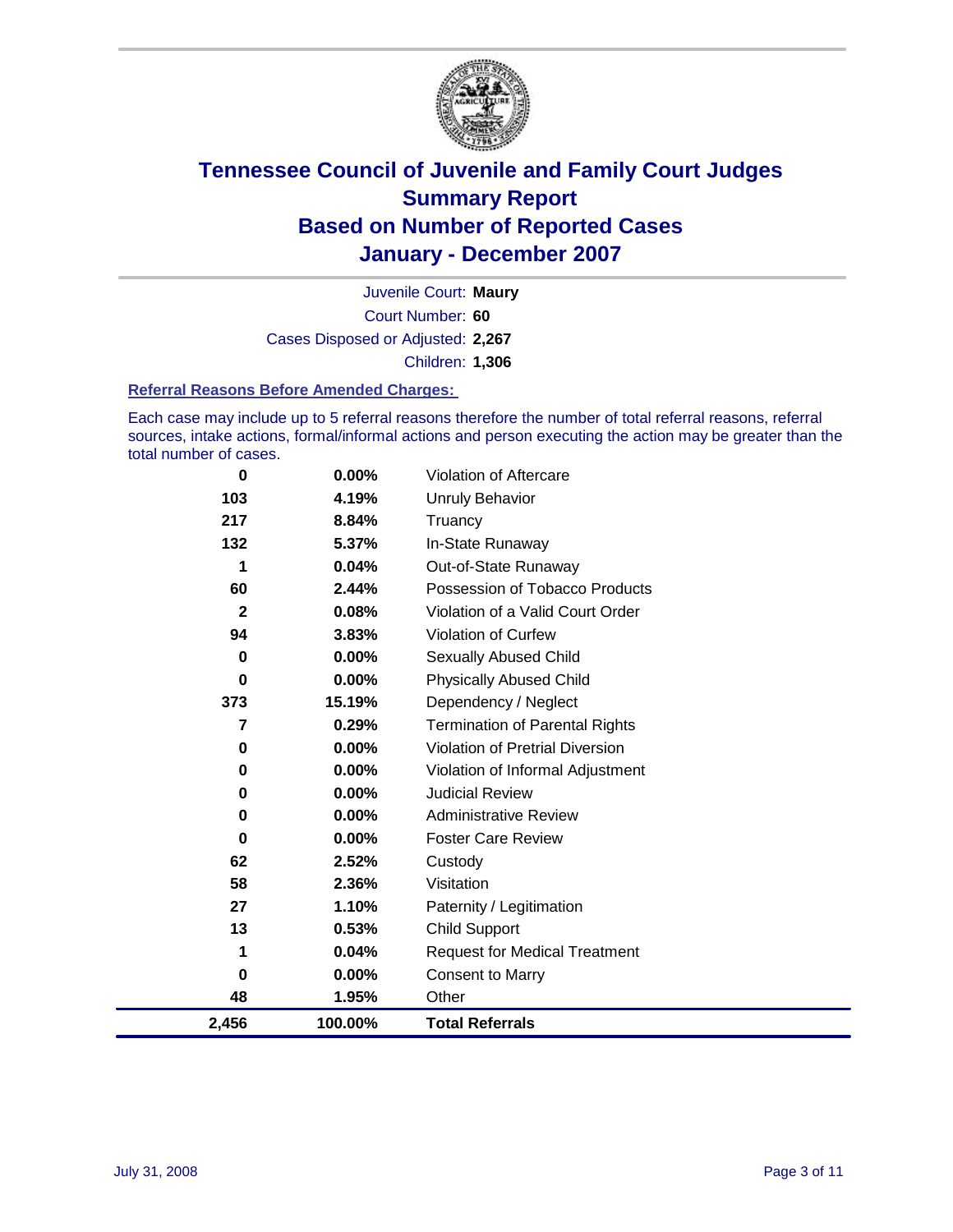

| Juvenile Court: Maury             |                                                                                        |                                   |  |  |  |  |  |
|-----------------------------------|----------------------------------------------------------------------------------------|-----------------------------------|--|--|--|--|--|
| Court Number: 60                  |                                                                                        |                                   |  |  |  |  |  |
| Cases Disposed or Adjusted: 2,267 |                                                                                        |                                   |  |  |  |  |  |
| Children: 1,306                   |                                                                                        |                                   |  |  |  |  |  |
| <b>Referral Sources: 1</b>        |                                                                                        |                                   |  |  |  |  |  |
| 1,456                             | 59.28%                                                                                 | Law Enforcement                   |  |  |  |  |  |
| 324                               | 13.19%                                                                                 | Parents                           |  |  |  |  |  |
| 135                               | 5.50%                                                                                  | Relatives                         |  |  |  |  |  |
| 5                                 | 0.20%                                                                                  | Self                              |  |  |  |  |  |
| 182                               | 7.41%                                                                                  | School                            |  |  |  |  |  |
| 0                                 | 0.00%                                                                                  | <b>CSA</b>                        |  |  |  |  |  |
| 210                               | 8.55%                                                                                  | <b>DCS</b>                        |  |  |  |  |  |
| 0                                 | 0.00%                                                                                  | <b>Other State Department</b>     |  |  |  |  |  |
| 0                                 | 0.00%                                                                                  | <b>District Attorney's Office</b> |  |  |  |  |  |
| 51                                | 2.08%                                                                                  | <b>Court Staff</b>                |  |  |  |  |  |
| $\mathbf{2}$                      | 0.08%                                                                                  | Social Agency                     |  |  |  |  |  |
| 0                                 | 0.00%                                                                                  | <b>Other Court</b>                |  |  |  |  |  |
| 44                                | Victim<br>1.79%<br>$\overline{7}$<br>0.29%<br>Child & Parent<br>0.00%<br>Hospital<br>0 |                                   |  |  |  |  |  |
|                                   |                                                                                        |                                   |  |  |  |  |  |
|                                   |                                                                                        |                                   |  |  |  |  |  |
| 0                                 | 0.00%                                                                                  | Unknown                           |  |  |  |  |  |
| 40                                | 1.63%                                                                                  | Other                             |  |  |  |  |  |

### **Age of Child at Referral: 2**

| 1.306            | 100.00% | <b>Total Child Count</b> |
|------------------|---------|--------------------------|
| 0                | 0.00%   | Unknown / Not Reported   |
| $\boldsymbol{4}$ | 0.31%   | Ages 19 and Over         |
| 331              | 25.34%  | Ages 17 through 18       |
| 422              | 32.31%  | Ages 15 through 16       |
| 177              | 13.55%  | Ages 13 through 14       |
| 74               | 5.67%   | Ages 11 through 12       |
| 298              | 22.82%  | Ages 10 and Under        |
|                  |         |                          |

<sup>1</sup> If different than number of Referral Reasons (2456), verify accuracy of your court's data.

<sup>2</sup> One child could be counted in multiple categories, verify accuracy of your court's data

**2,456 100.00% Total Referral Sources**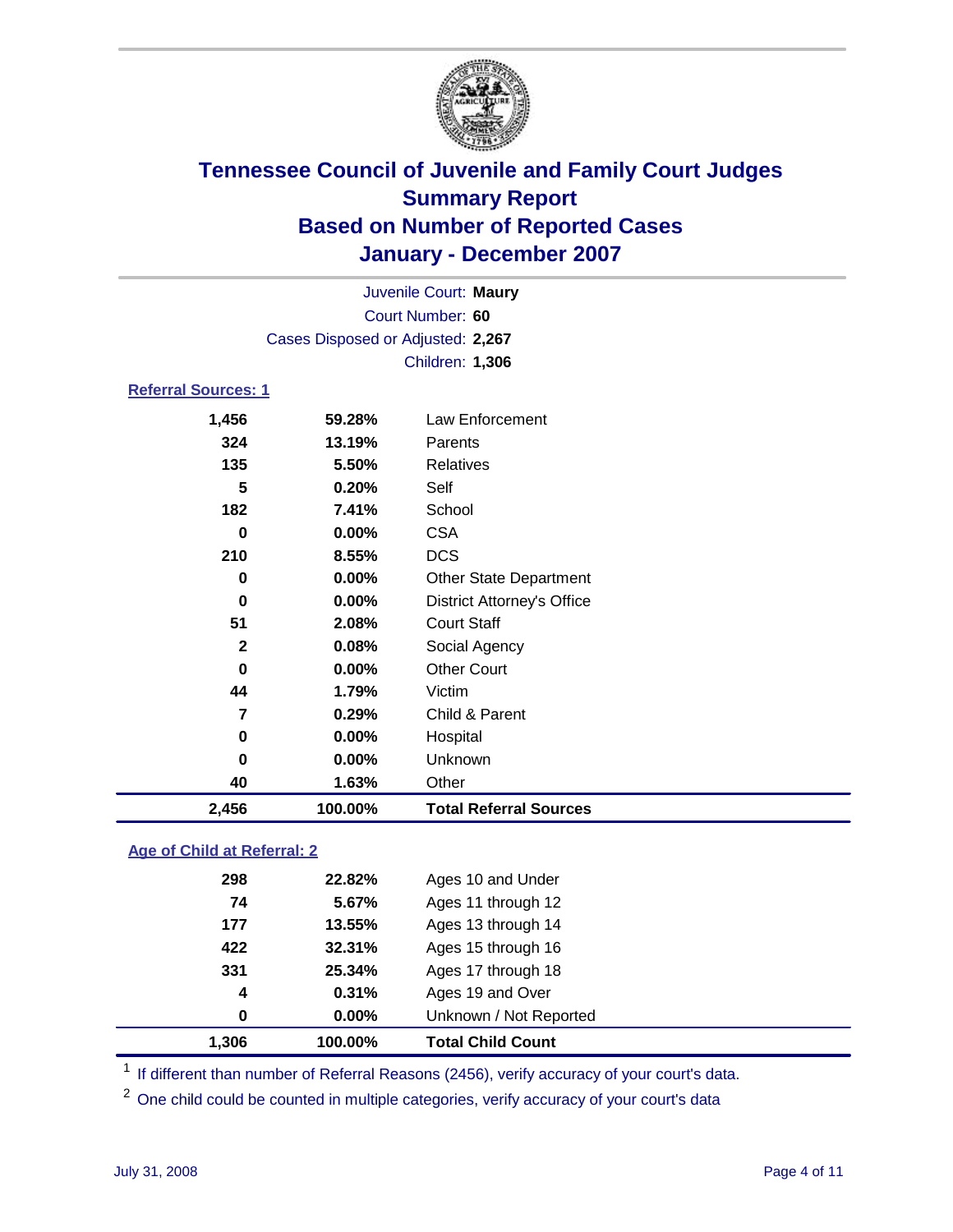

| Juvenile Court: Maury                   |                                   |                          |  |  |
|-----------------------------------------|-----------------------------------|--------------------------|--|--|
| Court Number: 60                        |                                   |                          |  |  |
|                                         | Cases Disposed or Adjusted: 2,267 |                          |  |  |
|                                         |                                   | Children: 1,306          |  |  |
| Sex of Child: 1                         |                                   |                          |  |  |
| 778                                     | 59.57%                            | Male                     |  |  |
| 522                                     | 39.97%                            | Female                   |  |  |
| 6                                       | 0.46%                             | Unknown                  |  |  |
| 1,306                                   | 100.00%                           | <b>Total Child Count</b> |  |  |
| Race of Child: 1                        |                                   |                          |  |  |
| 921                                     | 70.52%                            | White                    |  |  |
| 279                                     | 21.36%                            | African American         |  |  |
| $\mathbf 2$                             | 0.15%                             | Native American          |  |  |
| $\mathbf 0$                             | 0.00%                             | Asian                    |  |  |
| 34                                      | 2.60%                             | Mixed                    |  |  |
| 70                                      | 5.36%                             | Unknown                  |  |  |
| 1,306                                   | 100.00%                           | <b>Total Child Count</b> |  |  |
| <b>Hispanic Origin: 1</b>               |                                   |                          |  |  |
| 57                                      | 4.36%                             | Yes                      |  |  |
| 1,214                                   | 92.96%                            | <b>No</b>                |  |  |
| 35                                      | 2.68%                             | Unknown                  |  |  |
| 1,306                                   | 100.00%                           | <b>Total Child Count</b> |  |  |
| <b>School Enrollment of Children: 1</b> |                                   |                          |  |  |
| 1,003                                   | 76.80%                            | Yes                      |  |  |
| 128                                     | 9.80%                             | No                       |  |  |
| 175                                     | 13.40%                            | Unknown                  |  |  |
| 1,306                                   | 100.00%                           | <b>Total Child Count</b> |  |  |

 $1$  One child could be counted in multiple categories, verify accuracy of your court's data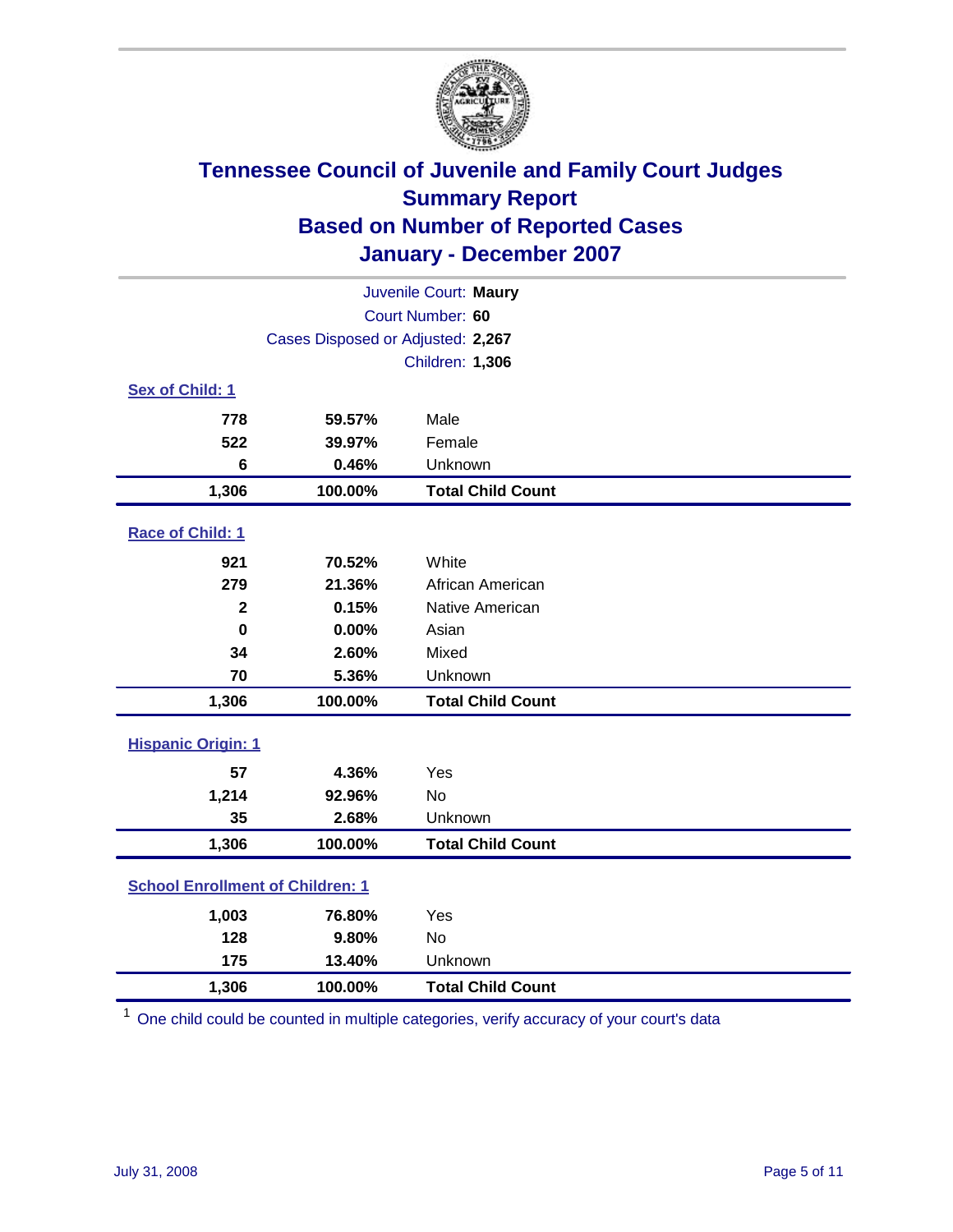

Court Number: **60** Juvenile Court: **Maury** Cases Disposed or Adjusted: **2,267** Children: **1,306**

### **Living Arrangement of Child at Time of Referral: 1**

| 1,306 | 100.00%  | <b>Total Child Count</b>     |
|-------|----------|------------------------------|
| 18    | 1.38%    | Other                        |
| 185   | 14.17%   | Unknown                      |
| 0     | $0.00\%$ | Independent                  |
| 1     | 0.08%    | In an Institution            |
| 4     | 0.31%    | In a Residential Center      |
| 18    | 1.38%    | In a Group Home              |
| 16    | 1.23%    | With Foster Family           |
| 11    | 0.84%    | With Adoptive Parents        |
| 134   | 10.26%   | <b>With Relatives</b>        |
| 108   | 8.27%    | With Father                  |
| 416   | 31.85%   | With Mother                  |
| 72    | 5.51%    | With Mother and Stepfather   |
| 21    | 1.61%    | With Father and Stepmother   |
| 302   | 23.12%   | With Both Biological Parents |
|       |          |                              |

#### **Type of Detention: 2**

| 2,267 | 100.00%  | <b>Total Detention Count</b> |  |
|-------|----------|------------------------------|--|
| 0     | $0.00\%$ | Other                        |  |
| 2,250 | 99.25%   | Does Not Apply               |  |
| 0     | $0.00\%$ | Unknown                      |  |
| 0     | 0.00%    | <b>Psychiatric Hospital</b>  |  |
| 0     | $0.00\%$ | Jail - No Separation         |  |
| 0     | $0.00\%$ | Jail - Partial Separation    |  |
| 0     | $0.00\%$ | Jail - Complete Separation   |  |
| 16    | 0.71%    | Juvenile Detention Facility  |  |
| 1     | 0.04%    | Non-Secure Placement         |  |
|       |          |                              |  |

<sup>1</sup> One child could be counted in multiple categories, verify accuracy of your court's data

<sup>2</sup> If different than number of Cases (2267) verify accuracy of your court's data.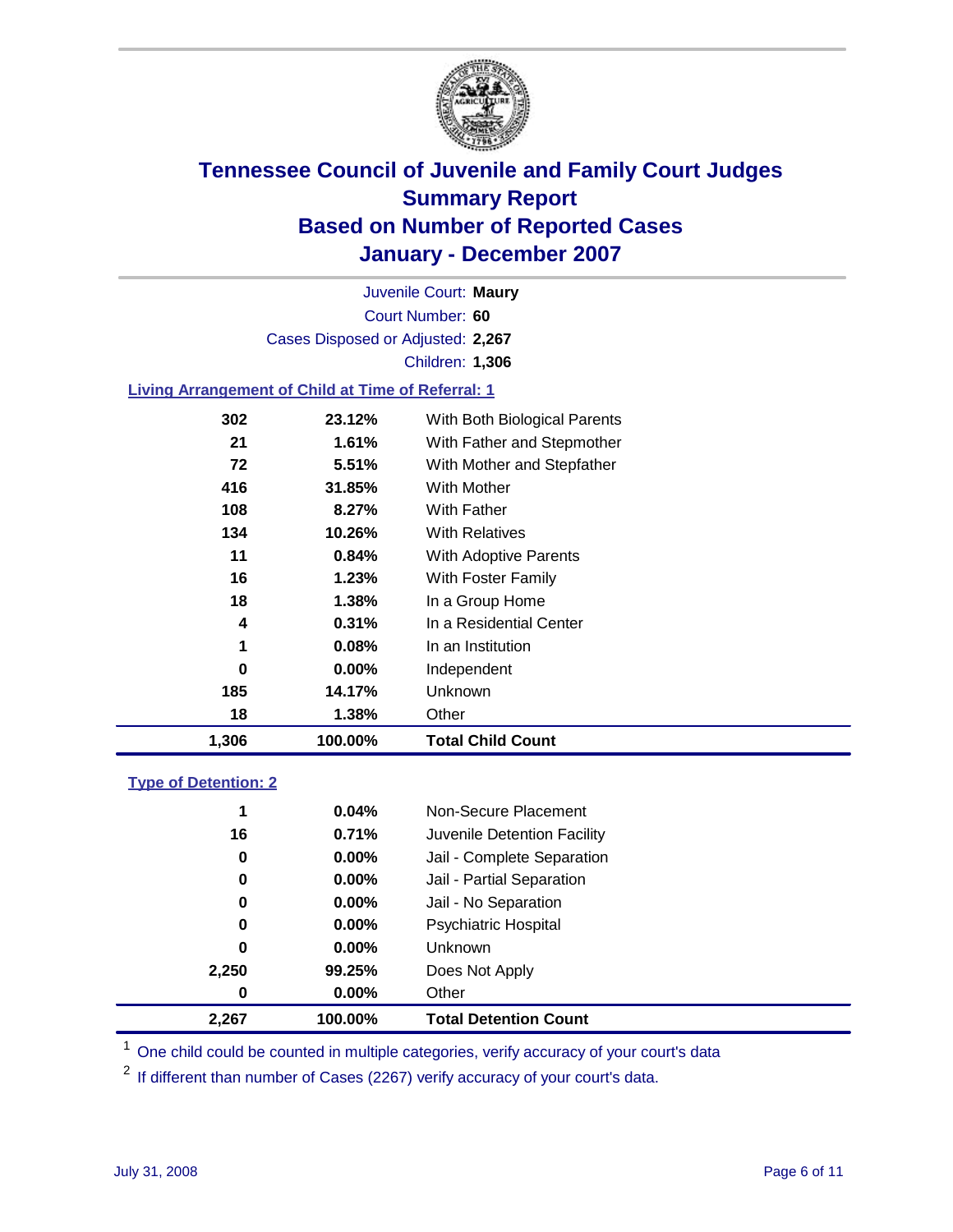

|                                                    | Juvenile Court: Maury             |                                      |  |  |  |
|----------------------------------------------------|-----------------------------------|--------------------------------------|--|--|--|
|                                                    | Court Number: 60                  |                                      |  |  |  |
|                                                    | Cases Disposed or Adjusted: 2,267 |                                      |  |  |  |
|                                                    |                                   | Children: 1,306                      |  |  |  |
| <b>Placement After Secure Detention Hearing: 1</b> |                                   |                                      |  |  |  |
| 4                                                  | 0.18%                             | Returned to Prior Living Arrangement |  |  |  |
| $\mathbf 2$                                        | 0.09%                             | Juvenile Detention Facility          |  |  |  |
| $\bf{0}$                                           | 0.00%                             | Jail                                 |  |  |  |
| 0                                                  | 0.00%                             | Shelter / Group Home                 |  |  |  |
|                                                    | 0.04%                             | <b>Foster Family Home</b>            |  |  |  |
| 0                                                  | 0.00%                             | Psychiatric Hospital                 |  |  |  |
| 0                                                  | 0.00%                             | Unknown / Not Reported               |  |  |  |
| 2,259                                              | 99.65%                            | Does Not Apply                       |  |  |  |
| 1                                                  | 0.04%                             | Other                                |  |  |  |
|                                                    | 100.00%                           | <b>Total Placement Count</b>         |  |  |  |
| 2,267                                              |                                   |                                      |  |  |  |
|                                                    |                                   |                                      |  |  |  |
| <b>Intake Actions: 2</b>                           | 74.23%                            | <b>Petition Filed</b>                |  |  |  |
| 1,823<br>185                                       | 7.53%                             | <b>Motion Filed</b>                  |  |  |  |
| 332                                                | 13.52%                            | <b>Citation Processed</b>            |  |  |  |
| $\bf{0}$                                           | 0.00%                             | Notification of Paternity Processed  |  |  |  |
| 0                                                  | 0.00%                             | Scheduling of Judicial Review        |  |  |  |
| 0                                                  | 0.00%                             | Scheduling of Administrative Review  |  |  |  |
| 0                                                  | 0.00%                             | Scheduling of Foster Care Review     |  |  |  |
| $\bf{0}$                                           | 0.00%                             | Unknown                              |  |  |  |
| $\bf{0}$                                           | 0.00%                             | Does Not Apply                       |  |  |  |
| 116                                                | 4.72%                             | Other                                |  |  |  |

<sup>1</sup> If different than number of Cases (2267) verify accuracy of your court's data.

<sup>2</sup> If different than number of Referral Reasons (2456), verify accuracy of your court's data.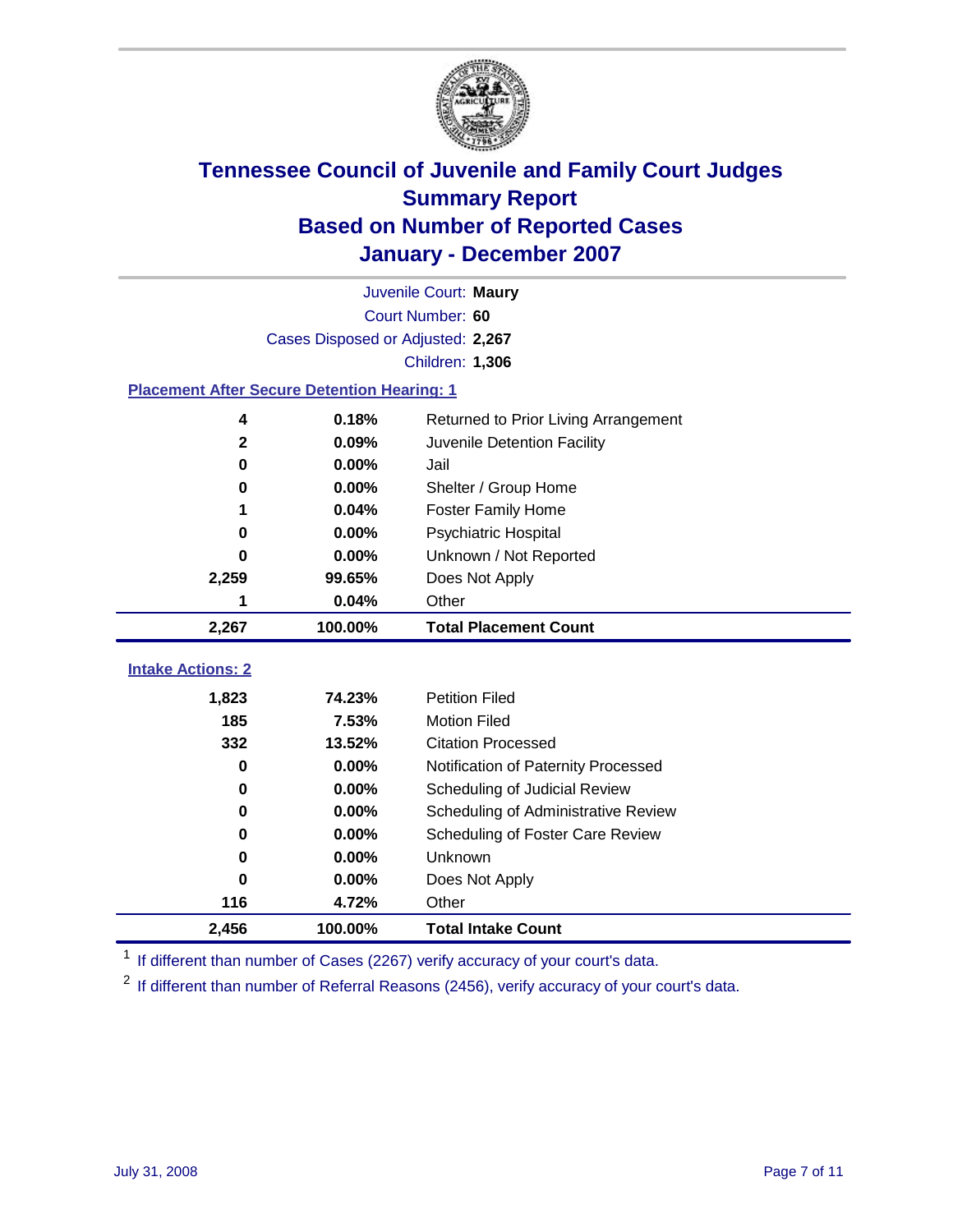

Court Number: **60** Juvenile Court: **Maury** Cases Disposed or Adjusted: **2,267** Children: **1,306**

#### **Last Grade Completed by Child: 1**

| 0                       | 0.00%   | Too Young for School     |
|-------------------------|---------|--------------------------|
| 0                       | 0.00%   | Preschool                |
| 4                       | 0.31%   | Kindergarten             |
| 7                       | 0.54%   | 1st Grade                |
| $\overline{\mathbf{r}}$ | 0.54%   | 2nd Grade                |
| 7                       | 0.54%   | 3rd Grade                |
| 17                      | 1.30%   | 4th Grade                |
| 10                      | 0.77%   | 5th Grade                |
| 44                      | 3.37%   | 6th Grade                |
| 79                      | 6.05%   | 7th Grade                |
| 104                     | 7.96%   | 8th Grade                |
| 165                     | 12.63%  | 9th Grade                |
| 199                     | 15.24%  | 10th Grade               |
| 205                     | 15.70%  | 11th Grade               |
| 105                     | 8.04%   | 12th Grade               |
| 1                       | 0.08%   | Non-Graded Special Ed    |
| 6                       | 0.46%   | <b>GED</b>               |
| $\mathbf 2$             | 0.15%   | Graduated                |
| 105                     | 8.04%   | Never Attended School    |
| 233                     | 17.84%  | Unknown                  |
| 6                       | 0.46%   | Other                    |
| 1,306                   | 100.00% | <b>Total Child Count</b> |

### **Enrolled in Special Education: 1**

| 1,306 | 100.00% | <b>Total Child Count</b> |  |
|-------|---------|--------------------------|--|
| 327   | 25.04%  | Unknown                  |  |
| 883   | 67.61%  | No                       |  |
| 96    | 7.35%   | Yes                      |  |
|       |         |                          |  |

<sup>1</sup> One child could be counted in multiple categories, verify accuracy of your court's data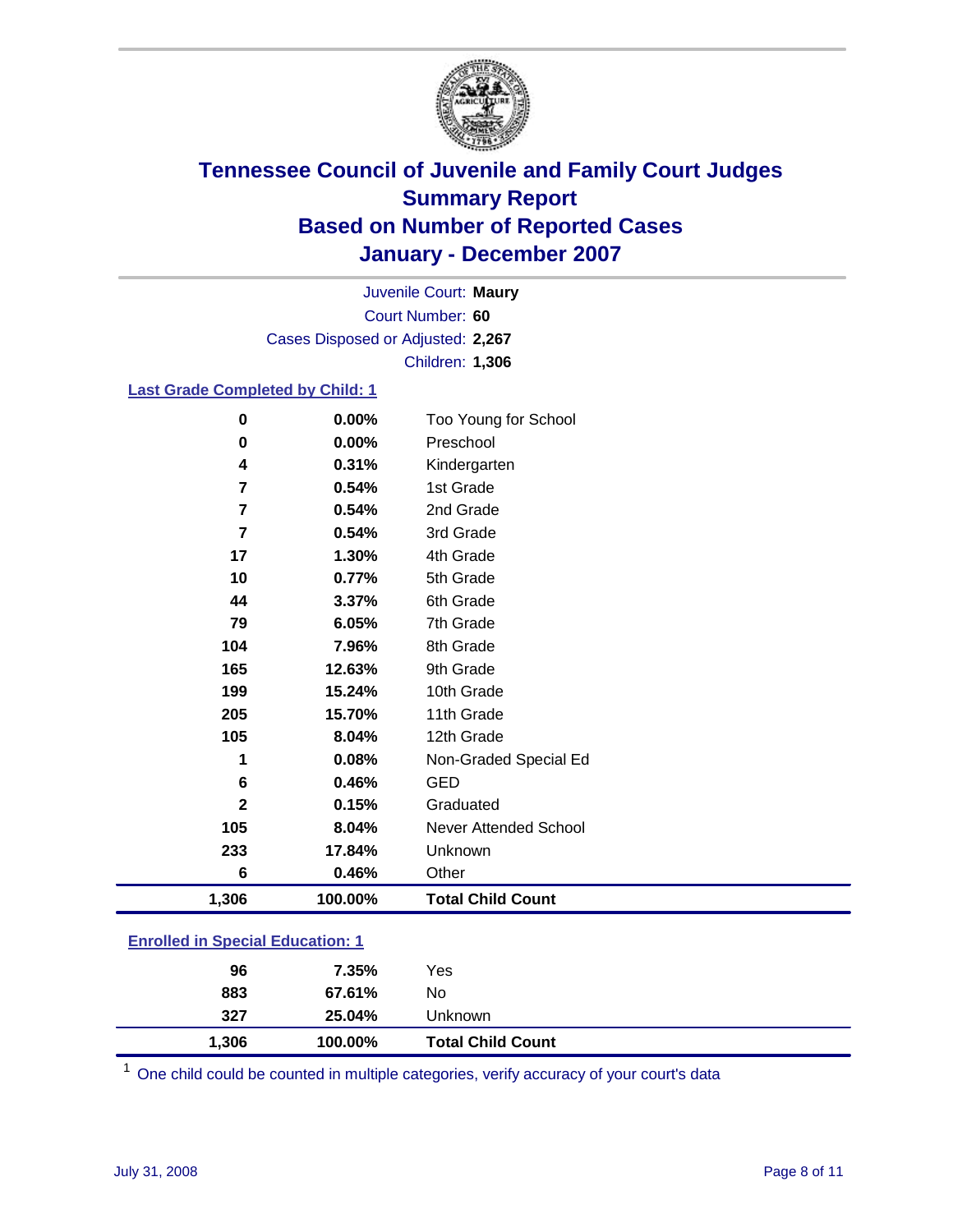

| Juvenile Court: Maury |                                   |                           |  |  |  |
|-----------------------|-----------------------------------|---------------------------|--|--|--|
|                       | Court Number: 60                  |                           |  |  |  |
|                       | Cases Disposed or Adjusted: 2,267 |                           |  |  |  |
|                       | <b>Children: 1,306</b>            |                           |  |  |  |
|                       | <b>Action Executed By: 1</b>      |                           |  |  |  |
| 2,391                 | 97.35%                            | Judge                     |  |  |  |
| 1                     | 0.04%                             | Referee                   |  |  |  |
| 0                     | $0.00\%$                          | <b>YSO</b>                |  |  |  |
| 64                    | 2.61%                             | Other                     |  |  |  |
| 0                     | $0.00\%$                          | Unknown / Not Reported    |  |  |  |
| 2,456                 | 100.00%                           | <b>Total Action Count</b> |  |  |  |

### **Formal / Informal Actions: 1**

| 156          | 6.35%    | Dismissed                                        |
|--------------|----------|--------------------------------------------------|
| 124          | 5.05%    | Retired / Nolle Prosequi                         |
| 507          | 20.64%   | <b>Complaint Substantiated Delinquent</b>        |
| 820          | 33.39%   | <b>Complaint Substantiated Status Offender</b>   |
| 134          | 5.46%    | <b>Complaint Substantiated Dependent/Neglect</b> |
| 0            | 0.00%    | <b>Complaint Substantiated Abused</b>            |
| 0            | $0.00\%$ | <b>Complaint Substantiated Mentally III</b>      |
| 8            | 0.33%    | Informal Adjustment                              |
| 6            | 0.24%    | <b>Pretrial Diversion</b>                        |
| 17           | 0.69%    | <b>Transfer to Adult Court Hearing</b>           |
| 0            | $0.00\%$ | Charges Cleared by Transfer to Adult Court       |
| 3            | 0.12%    | Special Proceeding                               |
| 1            | 0.04%    | <b>Review Concluded</b>                          |
| $\mathbf{2}$ | 0.08%    | Case Held Open                                   |
| 678          | 27.61%   | Other                                            |
| 0            | $0.00\%$ | Unknown / Not Reported                           |
| 2,456        | 100.00%  | <b>Total Action Count</b>                        |

<sup>1</sup> If different than number of Referral Reasons (2456), verify accuracy of your court's data.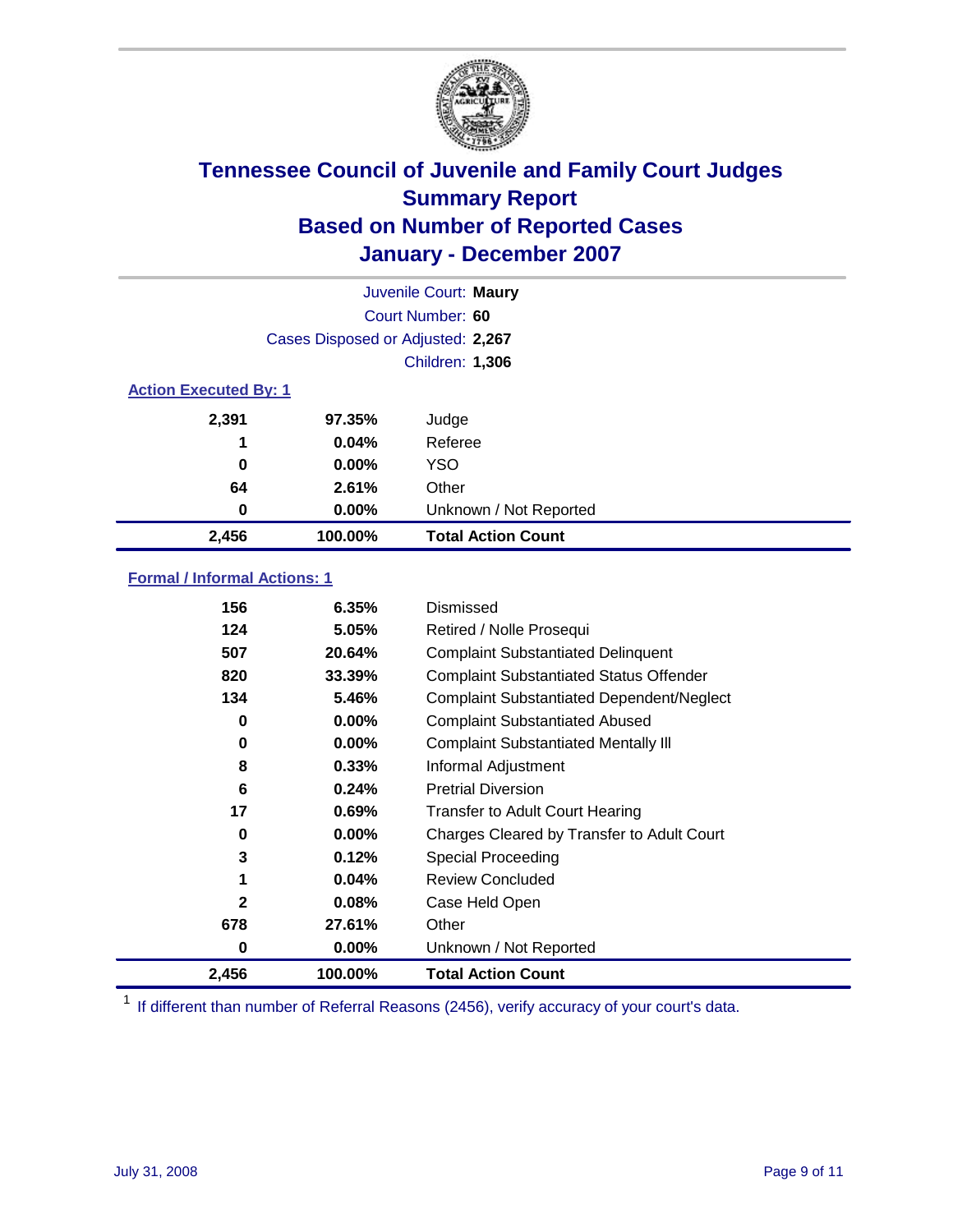

|                       |                                   | Juvenile Court: Maury                                 |
|-----------------------|-----------------------------------|-------------------------------------------------------|
|                       |                                   | Court Number: 60                                      |
|                       | Cases Disposed or Adjusted: 2,267 |                                                       |
|                       |                                   | <b>Children: 1,306</b>                                |
| <b>Case Outcomes:</b> |                                   | There can be multiple outcomes for one child or case. |
| 233                   | 5.97%                             | <b>Case Dismissed</b>                                 |
| 314                   | 8.05%                             | Case Retired or Nolle Prosequi                        |
| 1                     | 0.03%                             | Warned / Counseled                                    |
| 1                     | 0.03%                             | <b>Held Open For Review</b>                           |
| 72                    | 1.85%                             | Supervision / Probation to Juvenile Court             |
| 1                     | 0.03%                             | <b>Probation to Parents</b>                           |
| 177                   | 4.54%                             | Referral to Another Entity for Supervision / Service  |
| 23                    | 0.59%                             | Referred for Mental Health Counseling                 |
| 34                    | 0.87%                             | Referred for Alcohol and Drug Counseling              |
| 0                     | 0.00%                             | <b>Referred to Alternative School</b>                 |
| 0                     | 0.00%                             | Referred to Private Child Agency                      |
| 61                    | 1.56%                             | Referred to Defensive Driving School                  |
| 73                    | 1.87%                             | Referred to Alcohol Safety School                     |
| 0                     | 0.00%                             | Referred to Juvenile Court Education-Based Program    |
| 10                    | 0.26%                             | Driver's License Held Informally                      |
| 0                     | 0.00%                             | <b>Voluntary Placement with DMHMR</b>                 |
| 0                     | 0.00%                             | <b>Private Mental Health Placement</b>                |
| 0                     | 0.00%                             | <b>Private MR Placement</b>                           |
| 1                     | 0.03%                             | Placement with City/County Agency/Facility            |
| 3                     | 0.08%                             | Placement with Relative / Other Individual            |
| 105                   | 2.69%                             | Fine                                                  |
| 511                   | 13.10%                            | <b>Public Service</b>                                 |
| 58                    | 1.49%                             | Restitution                                           |
| 1                     | 0.03%                             | <b>Runaway Returned</b>                               |
| 45                    | 1.15%                             | No Contact Order                                      |
| 0                     | 0.00%                             | Injunction Other than No Contact Order                |
| 26                    | 0.67%                             | <b>House Arrest</b>                                   |
| 1                     | 0.03%                             | <b>Court Defined Curfew</b>                           |
| 0                     | 0.00%                             | Dismissed from Informal Adjustment                    |
| 0                     | 0.00%                             | <b>Dismissed from Pretrial Diversion</b>              |
| 1                     | 0.03%                             | Released from Probation                               |
| 7                     | 0.18%                             | <b>Transferred to Adult Court</b>                     |
| 0                     | 0.00%                             | <b>DMHMR Involuntary Commitment</b>                   |